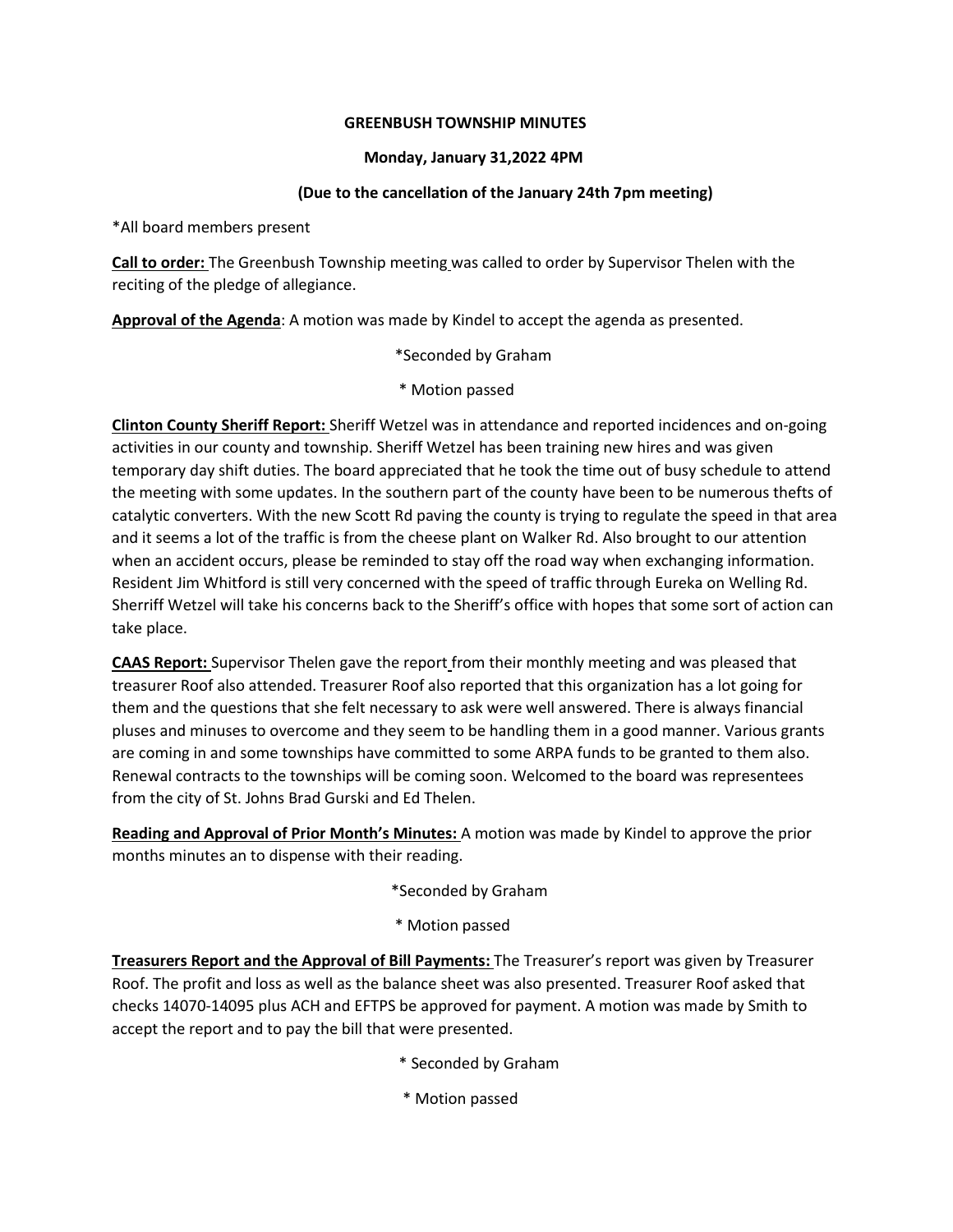**Correspondence:** A thank-you from the Supervisor Thelen on behalf of the passing of his mother

## **Public Comment (on anything other than agenda items):** None

**County Commissioner Report- Kam Washburn:** The 911 updated project is still inactive but much closer with hard work from the agency. The broad ban survey for the county has circulated quite well and will be up for much discussion to see if this is a practicality for our county.

Assessor Report-Beth Botke: Botke reported that BOR training will take place on March 8<sup>th</sup> 2022 at Victor Township this a two-year training cycle that must take place. The next BOR will be March 16thand17th 9am-3pm and 3pm-9pm. A webinar was presented by Botke at our township hall to a variety of Assessors it which was received by all those involved. Botke keeps us\* well informed on all issues of bills being passed and discussed that impact our taxes, assessments and any situations that will impact our township. Assessments should be going out to household's somewhere around the 25th of February 2022. \*Clinton County Board Appointment: Botke was appointed by Judge Spagnolo to the 'Tax Allocation Board for a one-year term. \* Legislative Changes that will affect Greenbush Township, House Bill 5351-Bill amends MCL 211: To increase the combined true cash valuelimit in2022.The loss to the 2023 Assessment Cycle is estimated at \$ 308,900.00 in taxable value. \*House Bill 5502-5506 the bills make changes to the eligible Manufacturing Personal Property, Essential Service Assessment and Industrial Facilities Tax Exemption, the changes do not take effect until the 2023 tax year (December 31,2022)

**OLD BUSINESS:** Road Report- Between Supervisor Thelen, Trustee Kindel and Trustee Graham and the RC with their expertise of how we want to proceed on our roads has become a reality. \*By 2026 every black topped road will be seal coated twice \*2026 all roads will be graveled \* Pavement between Maple Rapids Rd and Hyde Rd is becoming a reality. To maintain good roads there is always the up keep of pulling shoulders, grading roads and spending the road millage monies. It was also mentioned by Supervisor Thelen that we may want to add a line item on our budget that included funds for a road maintenance person?

ARPA- The board discussed the spending of some of these funds, it was agreed that there is ample time. It was also brought up that we have a report that is due to the Federal Government by April 1st on the ARPA funds and it might be in our best interest to do the report then disburse some of the funds. Also, it may be in our best interest to have more than one person respond to this report. A notice was also sent to the Township that some ARPA funds were not taken by some jurisdictions and we would receive additional funds in the near future.

# **NEW BUSINESS**

- Assessor contract- A new contract was brought to the board's attention that due to the extent of the number of parcels we now have in the Township. A motion was made by Kindel to raise the amount per parcels to \$13.50
	- \* Seconded by Roof
	- \* Roll call vote was taken all ayes prevailed; motion passed
- Poverty Guideline-This is presented to the Township every year by our Assessor; it is needed to be put on file. Motion by Roof to accept the Poverty Guidline.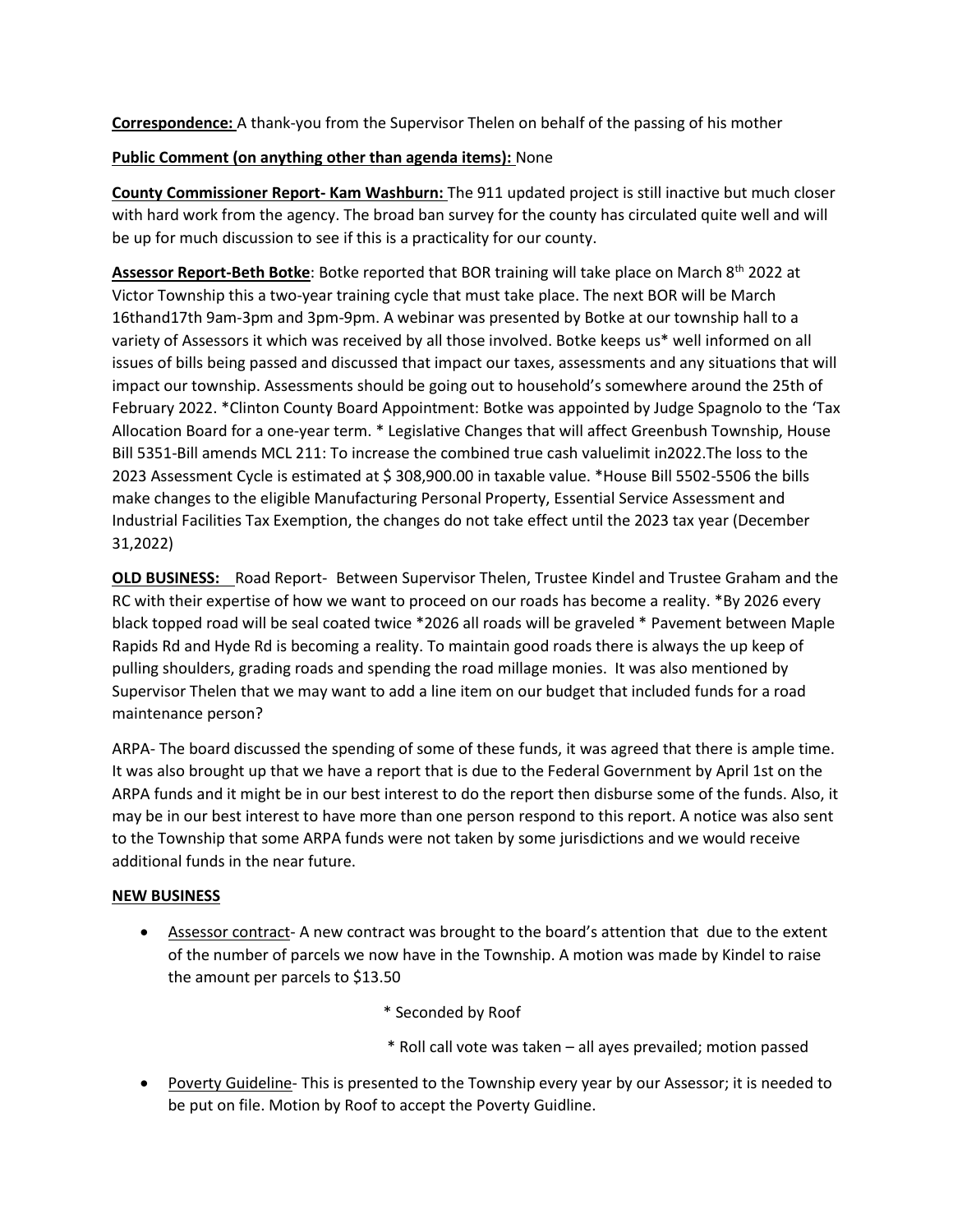- \* Seconded by Graham
- \* Roll call was taken- all ayes prevailed; motion passed
- Salaries Resolutions- The following salary resolutions were presented to the board by clerk Smith:

| Supervisor Thelen     | Resolution 2022-24-1 #1 | - Motioned by Roof              |
|-----------------------|-------------------------|---------------------------------|
|                       |                         | - Seconded by Kindel            |
|                       | Salary set @ 14,670.00  | - Roll Call: 4 "ayes" with      |
|                       |                         | Thelen abstained                |
|                       |                         | - Motion passed                 |
|                       |                         | - Thelen denied                 |
|                       |                         | - Salary remains at \$13,850    |
| <b>Clerk Smith</b>    | Resolution 2022-24-1 #3 | - Motioned by Roof              |
|                       |                         | - Seconded by Kindel            |
|                       |                         | - Roll Call: 4 "ayes" with      |
|                       |                         | Smith abstained                 |
|                       |                         | - Motion passed                 |
|                       |                         | - Smith accepted                |
|                       |                         | - Salary set at \$17,470        |
| <b>Treasurer Roof</b> | Resolution 2022-24-1 #2 | - Motioned Graham               |
|                       |                         | - Seconded by Kindel            |
|                       |                         | - Roll call: 4 "ayes" with Roof |
|                       |                         | abstained                       |
|                       |                         | - Motion passed                 |
|                       |                         | - Roof accepted                 |
|                       |                         | - Salary set at \$18,000        |
| <b>Trustee Graham</b> | Resolution 2022-24-1 #5 | - Motioned by Roof              |
|                       |                         | - Seconded by Smith             |
|                       |                         | - Roll Call: 4 "ayes" with      |
|                       |                         | Graham abstained                |
|                       |                         | - Motion passed                 |
|                       |                         | - Graham accepted               |
|                       |                         | - Salary set at \$2,670         |
| <b>Trustee Kindel</b> | Resolution 2022-24-1 #4 | - Motioned by Roof              |
|                       |                         | - Seconded by Smith             |
|                       |                         | - Roll Call: 4 "ayes" with      |
|                       |                         | Kindel abstained                |
|                       |                         | - Motion passed                 |
|                       |                         | - Kindel accepted               |
|                       |                         | - Salary set at \$2,670         |
| Assessor Botke        | Resolution 2022-24-1 #6 | - Motioned by Roof              |
|                       |                         | - Seconded by Graham            |
|                       |                         | - Roll Call: 5 "ayes"           |
|                       |                         | - Motion passed                 |
|                       |                         | - Salary set at \$4,700         |